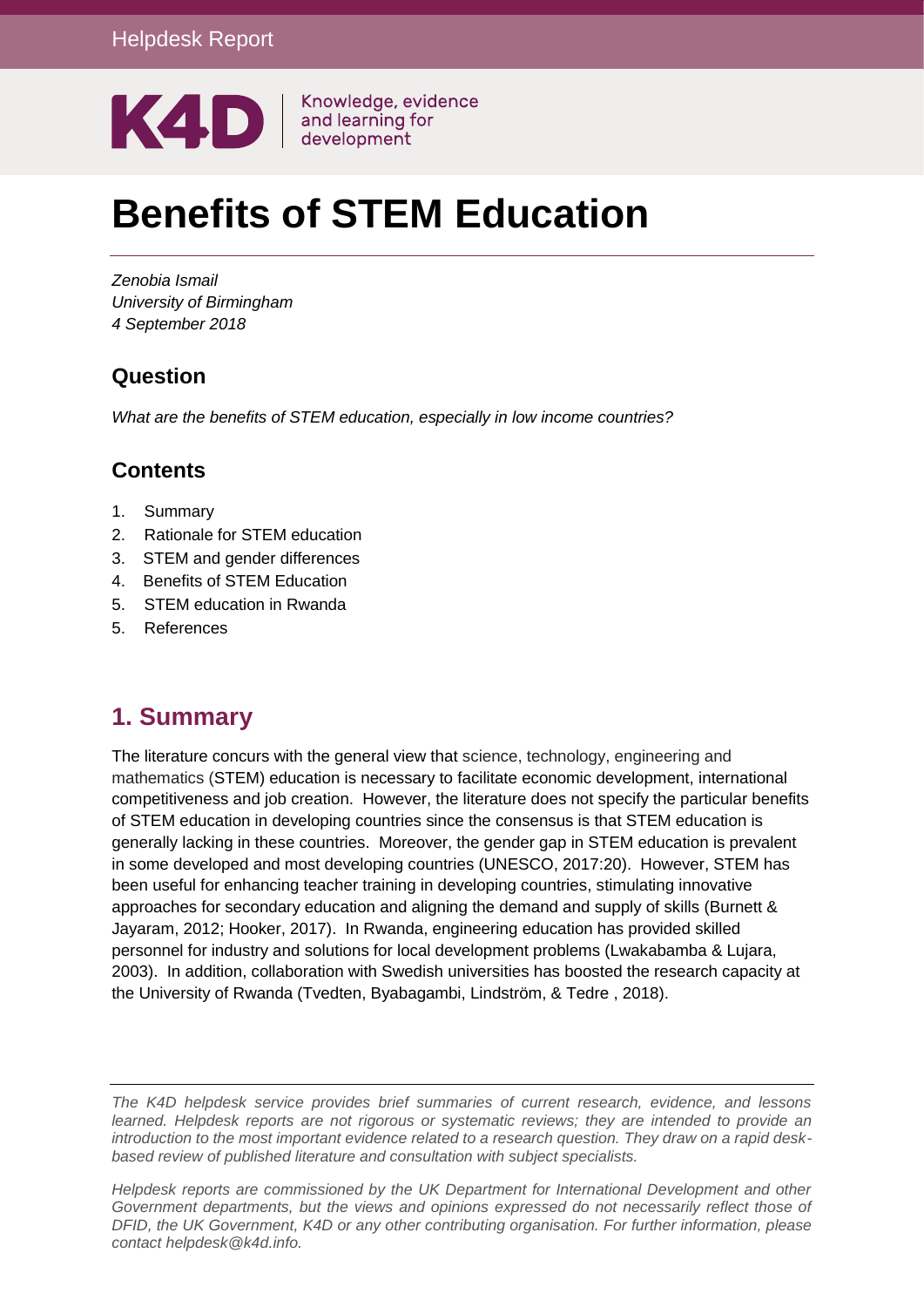The literature on STEM education in developing countries focuses on the challenges many young people face with regard to access to secondary and tertiary education in general as well as the gender gaps in STEM education. It therefore proposes strategies for overcoming these difficulties. Studies on STEM education usually adopt a regional focus such as Africa or Asia and therefore the reports amalgamate data from middle-income and low-income countries. There is some literature on the benefits of science and technology (as a sector) on economic growth or combating diseases such as HIV or malaria. The literature does not discuss the benefits of STEM education beyond the general view that STEM facilitates economic growth and competitiveness. Given that the literature does not address the query directly, the following approach is used in this rapid literature review: literature from developed and developing countries is used to discuss the rationale for STEM education and the key trends in this field. Statistics relating to the gender gap are presented and the impact of some programmes which aim to improve female participation in STEM in developing countries is discussed. Since much of the literature on STEM education mentions teacher training, this is discussed as a benefit of STEM education, together with meeting the demand for skills and innovations for secondary education. Case studies of STEM education projects in Rwanda, a low-income country which has prioritised education and undertaken several initiatives to improve STEM education, are used to highlight the benefits of STEM education.

The main findings are as follows:

- The rationale for investment in STEM education relates mainly to its association with improved economic outcomes (African American Institute, 2015; Williams, 2011).
- Unemployment in the Middle East and Latin America is linked to the inadequate supply of skills required by employers (Burnett & Jayaram, 2012).
- $\bullet$  The 21<sup>st</sup> century job market requires a new set of skills, and there is more emphasis on technology skills (Voogt & Roblin, 2012).
- Across the world only 30% of female students pursue STEM related higher education studies (UNESCO, 2017).
- UNESCO (2017) regards access to STEM education for girls as a human right.
- Science Technology and Mathematics clinics in Ghana have provided training to over 40,000 girls from 1986-2010 (Bermingham & Engmann, 2012).
- Technical Vocational Education and Training (TVET) education is recommended for bridging the demand and supply of skills in Africa and Asia (Burnett & Jayaram, 2012).
- TVET is necessary at secondary school level to prepare students for self-employment and entrepreneurship (Likly et al., 2018).
- Apprenticeships and continuing education can be used to provide STEM related training to informal sector workers (Lwakabamba & Lujara, 2003).
- STEM education should address local development needs (Sohoni, 2012).
- STEM education can contribute to voluntary, informal and domestic work by enhancing knowledge of hygiene, health, and agriculture (Likly et al., 2018).

# **2. Rationale for STEM education**

STEM education is regarded as a priority in high-, middle- and low-income countries (Burnett & Jayaram, 2012; Ohize, 2017; Ostler, 2012). However, STEM education is lagging in some parts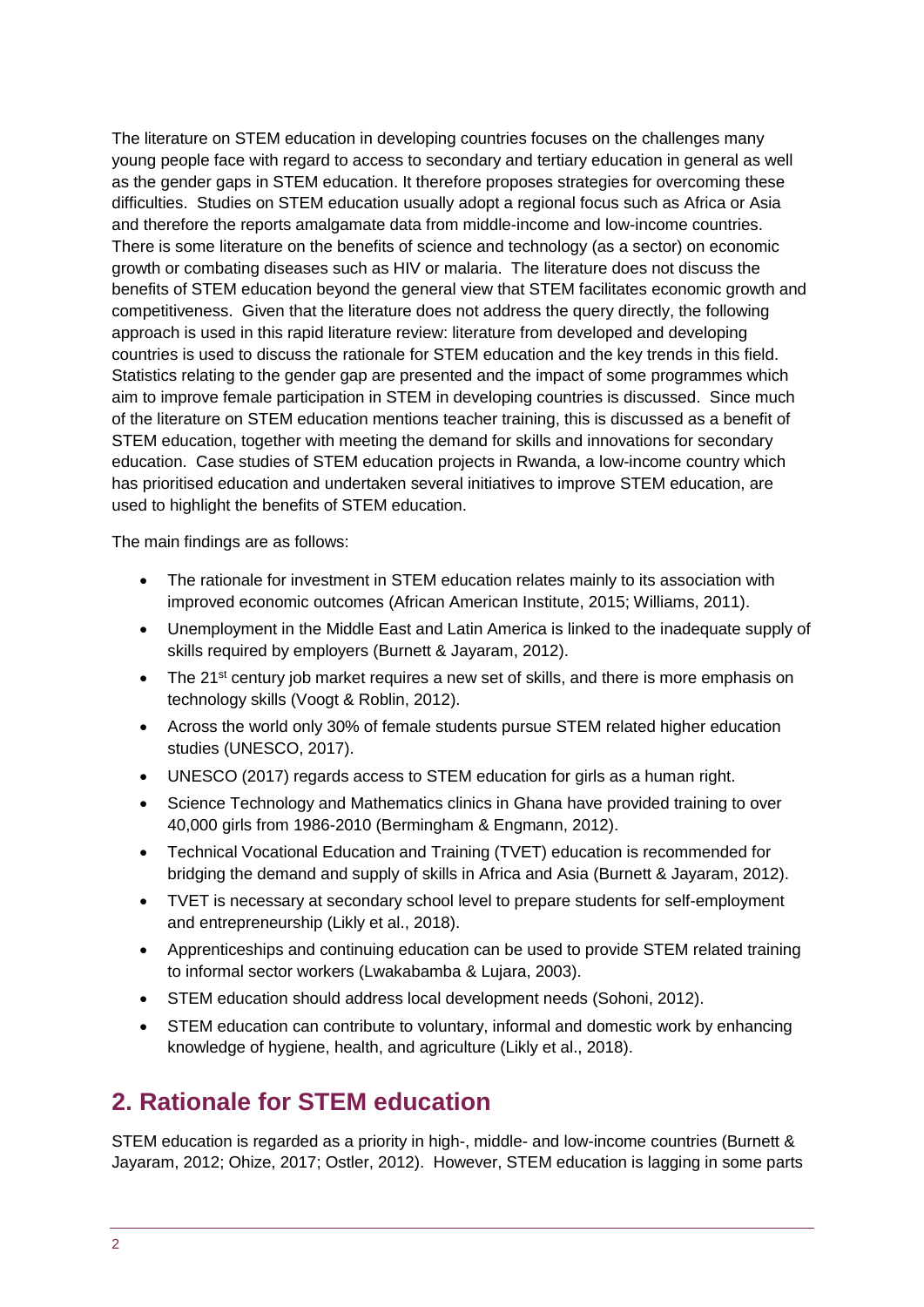of the world, for example in Africa, where many low-income countries (LICs) are found. In the 1980s, budget cuts led to a reduction in Technical Vocational Education and Training (TVET) in Africa, which has still not recovered. In 2012, only 6% of the total secondary enrolments were in TVET (African American Institute, 2015). According to the Trends in International Mathematics and Science (TIMS) study and the UNESCO Global Monitoring Reports, the performance of African students in mathematics and science is persistently lower than international averages (Hooker, 2017). Hence, the quality of STEM education is poor in Africa.

STEM education is fairly globalised: Commonwealth countries follow trends in the United Kingdom while European and Asian countries tend to follow developments in the United States (Williams, 2011). However, the majority of technologies which developing countries need to reduce poverty, add value to natural resources and improve the efficiency of domestic industries, have already been invented and are widely used in high-income countries. The issue is that these technologies are not very prevalent in many developing countries. Consequently, the priority for STEM education requires developing engineering, technical and vocational skills rather than conducting state-of-the-art research and development (Watkins & Ehst, 2008). For example, tertiary science and technology education can accelerate the development of a knowledge-based economy in developing countries. In addition, it is critical for research to focus on making STEM relevant to local problems and development issues.

The literature mentions the following justifications for STEM education:

- STEM education is proposed as a response to depressed economies (Williams, 2011). There is a correlation between the promotion of technology education and economic depressions in the 1890s, 1930s and 1980s (Williams, 2011);
- According to Development Visions, a significant policy document, development in low or lower middle-income countries in sub-Saharan Africa tends to follow similar patterns (Tikly et al., 2018). These countries pursue industrialisation and economic diversification so that their economies can grow. Manufacturing and services industries which are critical for industrialisation require knowledge of mathematics and science. Mass secondary education is perceived as necessary for developing human capital to facilitate industrial development and modernisation of the economy. Hence, mathematics and science were promoted in Tanzania and Senegal (Tikly et al., 2018). The Vision 2020 strategy in Nigeria has ambitious economic development targets which require a skilled workforce and STEM education can contribute to this especially in the manufacturing sector (Ohize, 2017);
- STEM can improve competitiveness in the global economy (Iksan, 2009). There is a desire to keep pace with high-technology sectors in Asian countries (Williams, 2011). Greater emphasis on TVET is needed to enhance Africa's global competitiveness (African American Institute, 2015);
- Curbing unemployment, which arises because workers do not have the skills required by employers: for example, Latin America has an unemployment rate of 13% but half the employers in a survey reported that they could not find qualified candidates. Similarly, skills taught in the Middle East and North Africa do not match with the requirements of employers (Burnett & Jayaram, 2012);
- The changing job requirements which arise from developments in information and communication technology (ICT). For example, it is envisaged that jobs for routine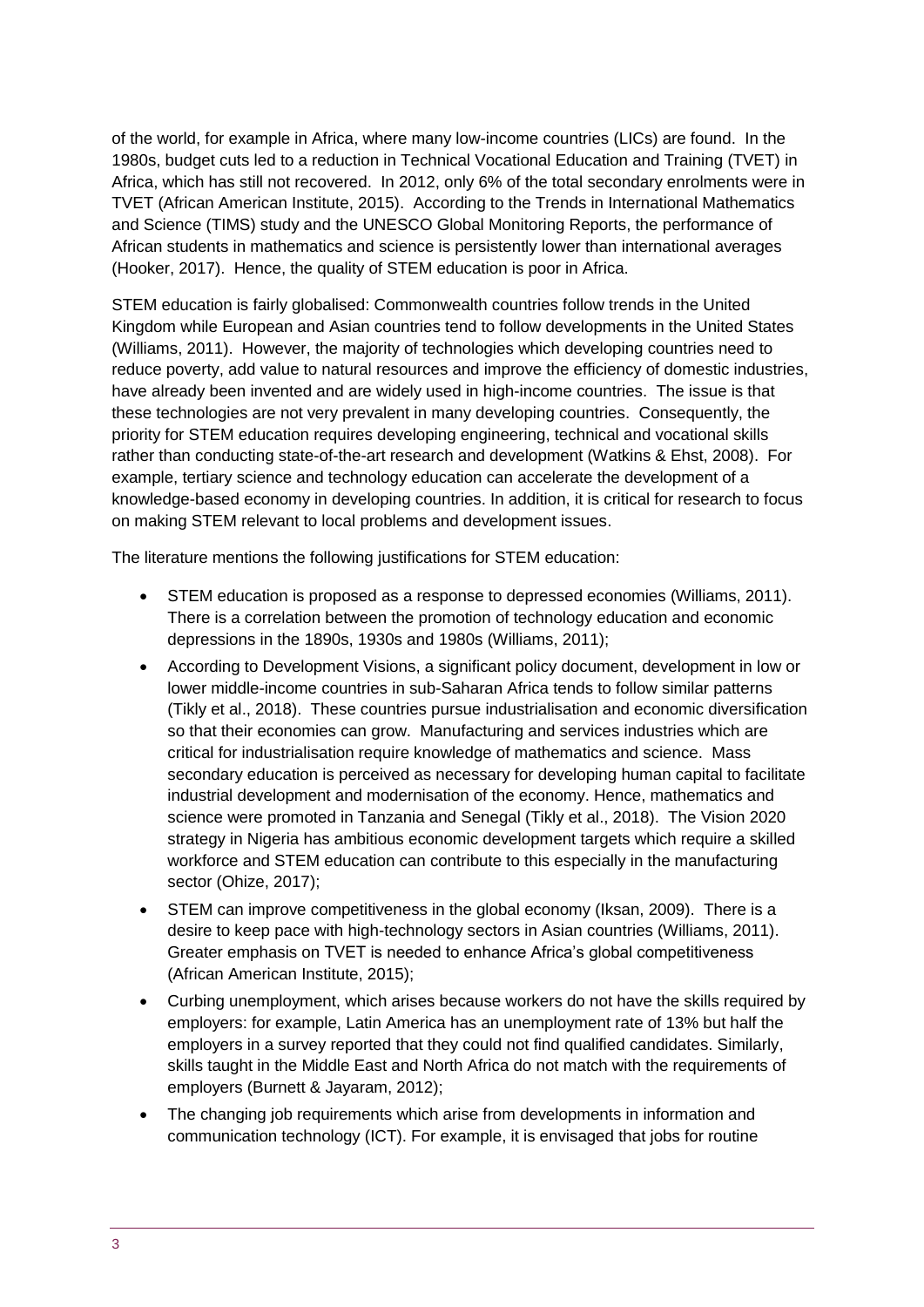production workers will disappear as a result of the potential for ICT to perform routine tasks (Voogt & Roblin, 2012); and

 Training for informal sector workers through apprenticeships and other programmes: for example, in Senegal 10,000 young people received TVET training for the motor repair sector (Burnett & Jayaram, 2012: 18).

## **Key Trends in STEM education**

This section discusses some of the key trends in STEM education mentioned in the literature:

#### **Integrated STEM education**

In 2010 scholars in developed countries proposed that the teaching of science, technology, engineering and mathematics at secondary education level should be integrated into one subject under the guise of STEM (Hooker, 2017). Teachers of STEM would be able to teach any of the subjects (Hooker, 2017). The main motivation for an integrated STEM discipline at secondary school level was a response to vocational needs and economic aspirations (Williams, 2011). However, this approach has been criticised for lacking clarity and undermining technology training. Moreover, the individual components of STEM are based on different epistemological assumptions, and these differences should be respected (Ostler, 2012; Williams, 2011).

#### **21st-century competence**

Globalisation and the rapid development of ICT are transforming society. Consequently, STEM is necessary to meet demands for 21<sup>st</sup>-century workplaces (Hooker, 2017). There are a number of frameworks for 21<sup>st</sup>-century competences such as the assessment and teaching of 21<sup>st</sup>-century skills developed by companies such as Cisco, Intel and Microsoft, the partnership for 21<sup>st</sup>-century skills developed by the Centre of K-12 education in the United States, 21<sup>st</sup>-century skills and competences for the new millennium learners developed by the Organisation for Economic Cooperation and Development and the ICT competency framework for teachers developed by UNESCO (Voogt & Roblin, 2012:21). A review of these and several other frameworks for 21<sup>st</sup>century competence found that all refer to information literacy, technological literacy and ICT literacy (Voogt & Roblin, 2012). Information literacy refers to the capacity to access information in an efficient and effective manner, as well as the ability to critically evaluate information. ICT literacy refers to more than technical skills and includes the use of digital technology, communications tools or networks to operate in a knowledge society. Technological literacy refers to the ability to use, understand and evaluate technology as well as applying it to develop solutions for particular problems (Voogt & Roblin, 2012). Thus, in the knowledge society students will have to understand and evaluate the different technologies which they utilise.

A new set of skills, generally possessing the following qualities, are required for the 21<sup>st</sup>-century according to Voogt & Roblin (2012: 300):

- Transversal i.e. they are not directly linked to a specific field but are relevant across many fields;
- Multidimensional i.e. they include knowledge, skills and attitudes; and
- Association with higher order skills and behaviours i.e. enabling people to cope with complex problems and unpredictable situations.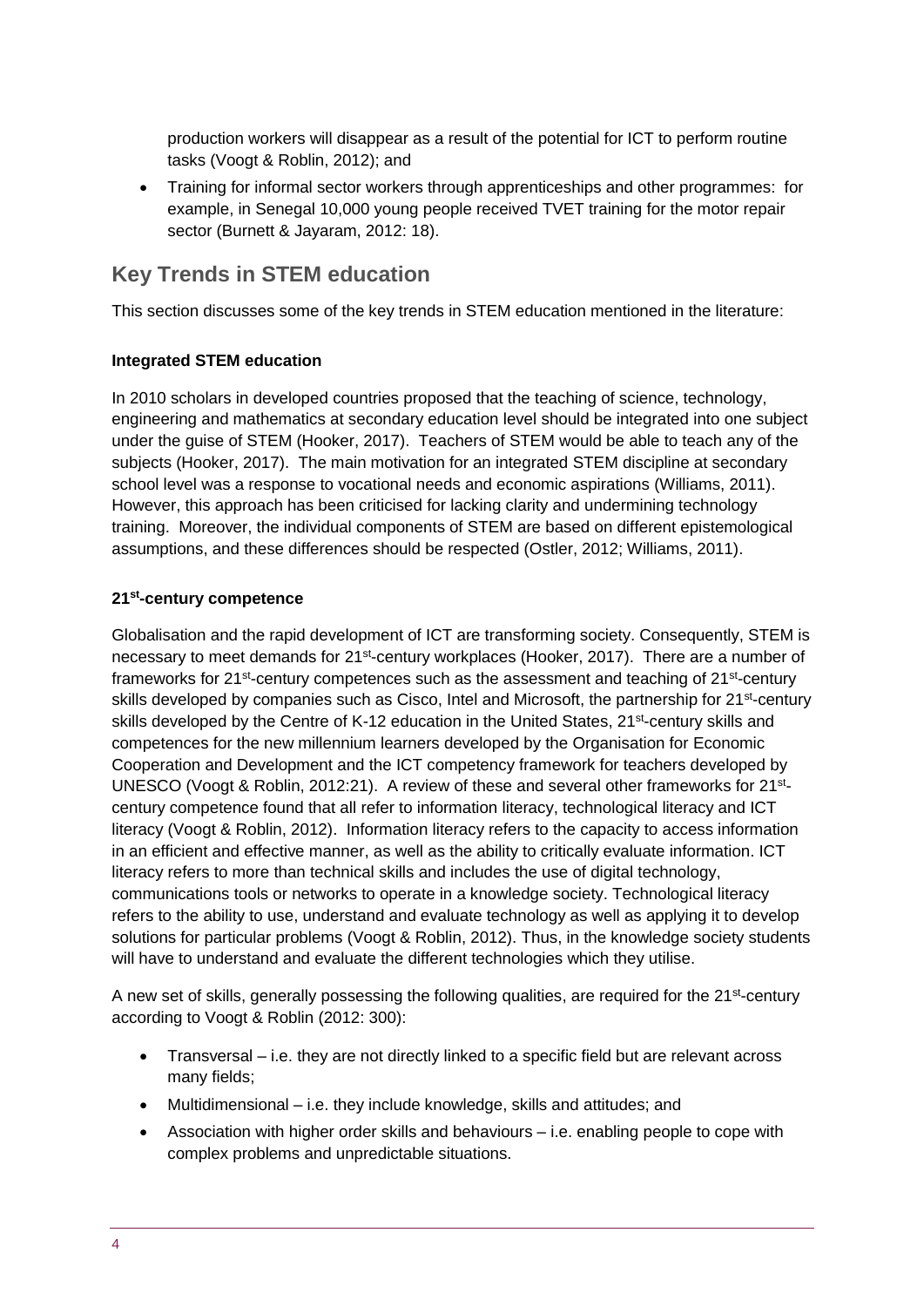It is expected that schools will be required to make curricular changes in order to prepare students for the knowledge society, and in addition it may be necessary to redefine what should be included in the core secondary school curriculum (Voogt & Roblin, 2012).

# **3. STEM and gender differences**

Women lag behind men with regard to access to secondary and tertiary education in developed and developing regions of the world (UNESCO, 2017). Figure 1 reveals that the gender gaps are significant in sub-Saharan Africa, the Arab states, and south and west Asia. In sub-Saharan Africa most countries have achieved gender parity with regard to completion of primary and lower secondary education (Masanja, 2010). However, there is still a gender gap in terms of access to upper secondary and tertiary education (Masanja, 2010).

**Figure 1: Girls Enrolment Ratios in primary, secondary and higher education, 2014 (200 countries and dependant territories)**



**Source: UNESCO, 2017:18**

The literature on STEM and girls focuses on statistics which reflect that females have less access to STEM education, descriptions of programmes which aim to broaden access to higher education for girls, and explanations of the factors that inhibit interest in STEM among girls. Figure 2 reveals that across the world only 30% of female students pursue STEM related high education studies. However, Figure 3 reveals that there is no data on the composition of females in STEM related higher education courses in many of the poorest countries in the world.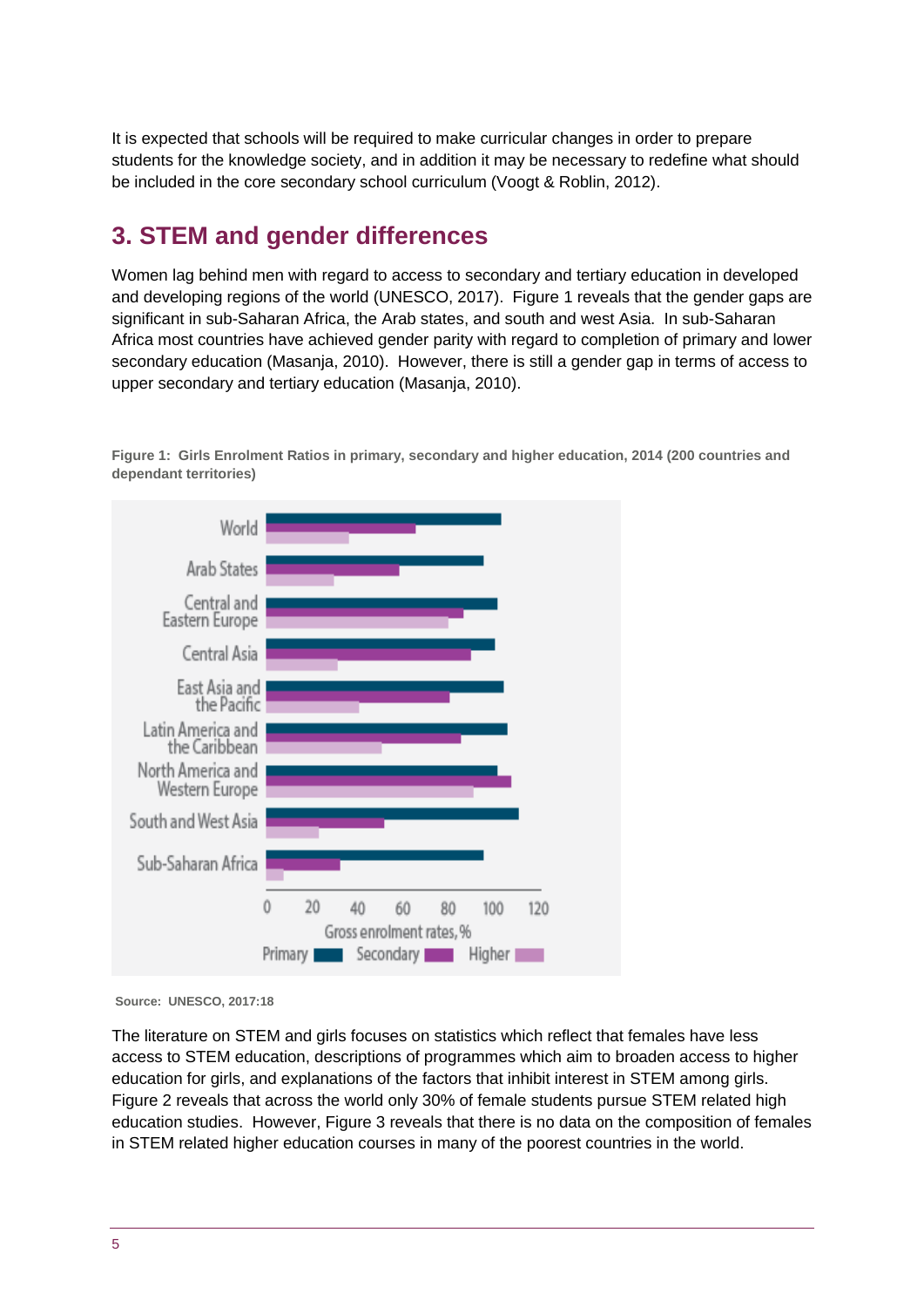**Figure 2: Distribution of Female Students Enrolled in Higher Education - World Average (110 countries and dependant territories)**



**Source: UNESCO, 2017:20**

**Figure 3: Percentage of Female Students Enrolled in Science, Mathematics and Statistics at Higher Education Level (82 countries)**



**Source: UNESCO, 2017:21**

The literature does not discuss the benefits of providing STEM education for girls. UNESCO adopts a rights-based perspective and argues that it is a human right to provide girls with equal access to STEM education as it enables them to pursue the career of their choice (UNESCO, 2017). Moreover, women have already made valuable contributions to this field and the catalytic role of STEM is enhanced by their participation (UNESCO, 2017). UNESCO has responded to issues relating to gender gaps in education by mainstreaming gender across all programmes and activities. The goal is to fully integrate gender equality considerations into all programmes. In addition, there are gender specific interventions which aim to address specific inequalities (IOS, 2017). An evaluation of UNESCO interventions aimed at improving access to education for girls broadly claims that STEM education for girls contributes towards the Millennium Development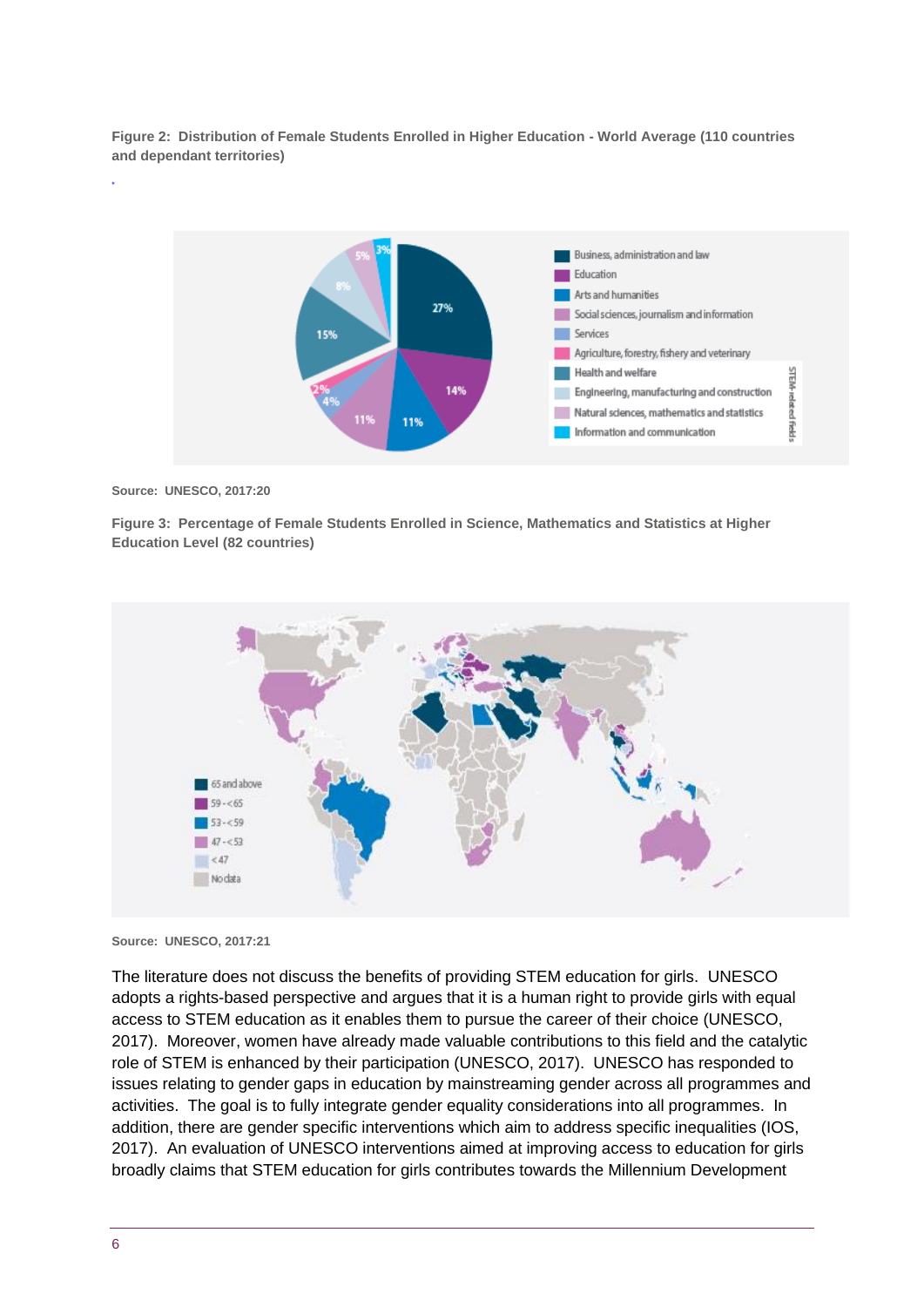Goals and the strategic development goals but does not provide further detail on how this can be accomplished (IOS, 2017).

#### **Case studies**

#### **Yuwa soccer programme, India**

The Yuwa programme offers soccer training to girls from low income families in rural India. The broader aim of the programme is to increase school attendance, enhance general skills development and empower girls to break social constraints (Burnett, 2013). The Kicking It New School is a new component of the Yuwa programme in Jharkund, India. It provides supplementary education through technology using e-readers. Peer educators aged between 12 and 14 years old act as "guides on the side" and help other children to use e-learning resources. The aim is to raise participation in maths and science levels by two standards. Through the use of e-readers and eventually tablet computers the girls will become familiar with technology and this is anticipated to stimulate their interest in STEM. The cost of the tablet programme is USD 13 per participant, and the e-reader lasts up to three years. Thus far, the programme has been evaluated in terms of school and soccer practice attendance which has been high for the participants (Burnett, 2013).

#### **Science Technology and Mathematics clinics, Ghana**

The Science, Technology and Mathematics clinics were set up to help a selection of promising female secondary school students participate in a specialised STEM study programme. According to the Ministry of Women's and Children's Affairs, 40,908 girls participated in the STEM clinics between 1986 and 2010. In addition, female participation in science and mathematics at tertiary institutions rose from 12% to 25% (Bermingham & Engmann, 2012).

# **4. Benefits of STEM education**

The following benefits of STEM education are discussed in the literature.

### **Improving professional development**

Most of the literature on STEM education mentions training for teachers which helps them to improve their teaching with the aid of ICT, or to enhance their teaching capacity in STEM subjects (Hooker, 2017). Case study evidence suggests that there are promising models for teaching and learning, and professional teacher learning through technology.

#### **Africa**

The Digital Education Enhancement Project (DEEP) in Egypt and South Africa pilots show that the limited range of new technologies adopted in professional development. Participatory research played a significant role in transforming opportunities for teacher education, and had a positive impact on universal basic education in terms of attendance, motivation, quality of learning, literacy, numeracy and science (Hooker, 2017). In addition, ICT-enabled teaching can result in more positive attitudes among students especially if students enjoy working with devices: "There is a growing emphasis on the use of technology to support deeper learning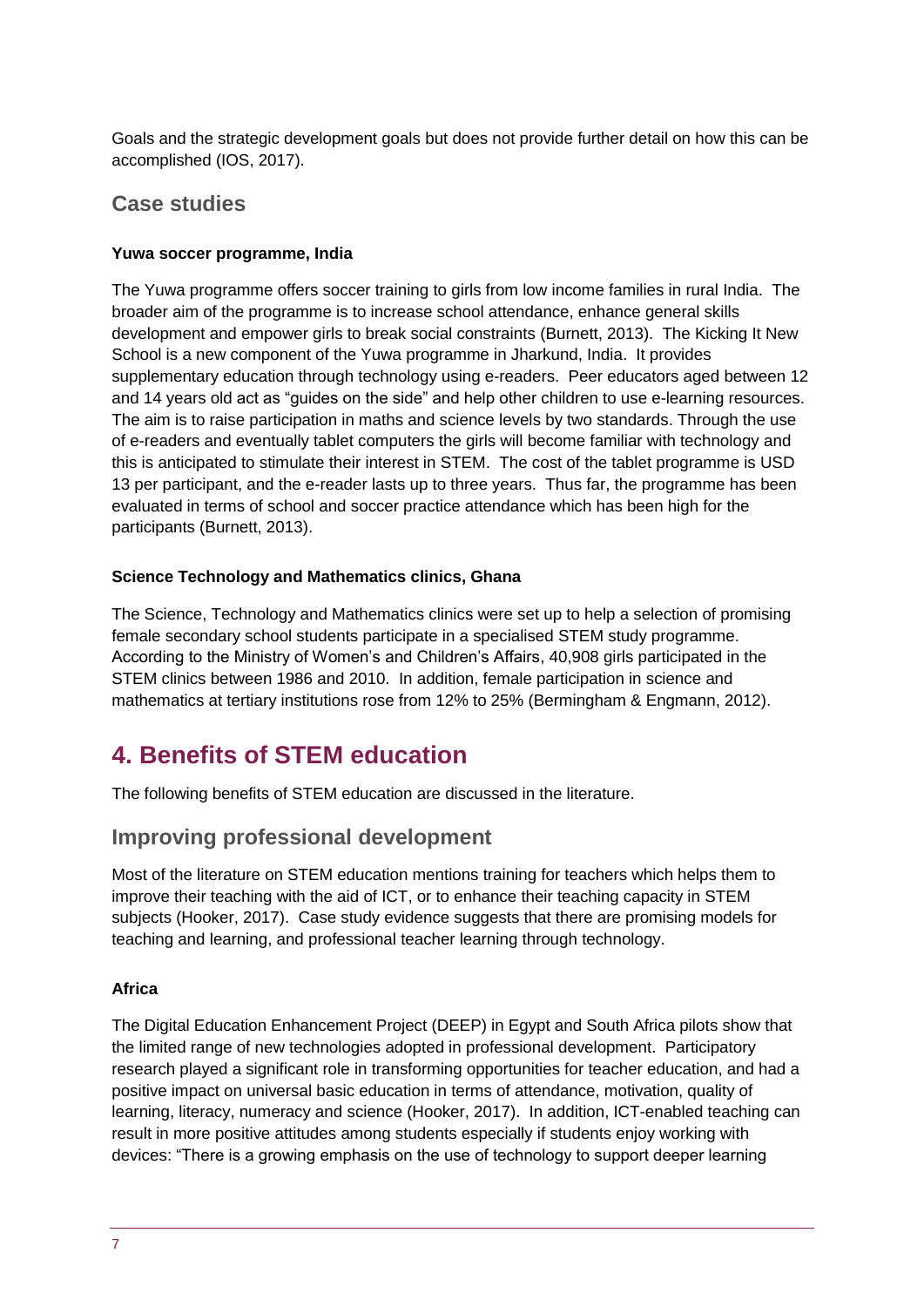approaches for engaging students in the  $21<sup>st</sup>$  century of critical thinking, problem solving, collaboration and self-directed learning" (Hooker, 2017:11).

## **Meeting workplace demands**

Mathematics and science are necessary to meet the demands of the modern workplace. Thus, an emphasis on STEM education could resolve unemployment problems (Hooker, 2017). An investment in STEM is needed for a transformative shift in Africa. The International Monetary Fund (IMF) predicts very high growth rates in Africa, similar to Asia. There is a shortfall of five million scientists and engineers, while more than 80% of students are enrolled in social sciences and humanities courses (Hooker, 2017:14). However, an investment in STEM education, such as TVET, does not necessarily lead to employment because it is a supply-side initiative (African American Institute, 2015). Below is a review of the literature on the skills needed for employability in two regions where there are low -income countries:

#### **Africa**

The skills gaps in Africa relate to numeracy, critical thinking communication, leadership, decisionmaking and technical capacity. Non-cognitive skills (e.g. communication, leadership and decision-making) are becoming increasingly important as economies transform. Burnett & Jayaram (2012) conducted a survey of 83 employers in Benin, Burkina Faso, Kenya, Senegal and Uganda to assess the skills needs of employers. Employers in Benin prefer employees to have some university education and prioritise non-cognitive or social skills (Burnett & Jayaram, 2012). Across all countries, the public sector is the main employer for secondary school leavers. Small and medium enterprises prioritise cognitive over non-cognitive skills, while larger firms require both. TVET is needed in finance and construction. The Association for the Development of Education in Africa found that communication skills are crucial and social skills are especially valuable for young recruits (Burnett & Jayaram, 2012).

The curricula for African countries in the survey emphasised cognitive skills (literacy, numeracy and scientific literacy) and some non-cognitive skills such as reliability and communication as well as specific technical skills (Burnett & Jayaram, 2012). Vocational education is proposed as an important reform for the education system (Burnett & Jayaram, 2012). TVET curricula should be responsive to market demands. For example, in Ghana the TVET curricula has compulsory English, mathematics, social science and integrated science courses. In Mali, Senegal and Togo apprenticeships are included in TVET courses. Some secondary schools in Kenya have been vocationalised to include agriculture, business, computing, home science and industrial education. Despite these initiatives, direct links between schools and employers are lacking (Burnett & Jayaram, 2012). One of the main challenges of aligning education with the needs of employers is that the majority of women in Africa are employed in the informal sector.

#### **Asia**

A survey of employers in India, Pakistan and Bangladesh found that 56% of employers prioritised non-cognitive skills. This study uncovered regional differences. For example, a large city like Delhi has a better educated population compared with other cities, and many of its residents have strong interpersonal skills. Consequently, the skill requirements in Delhi reflect a mix of advanced cognitive and non-cognitive skills. In contrast, other cities with a less educated population, for example Lahore and Bhopal, require basic skills as well as non-cognitive skills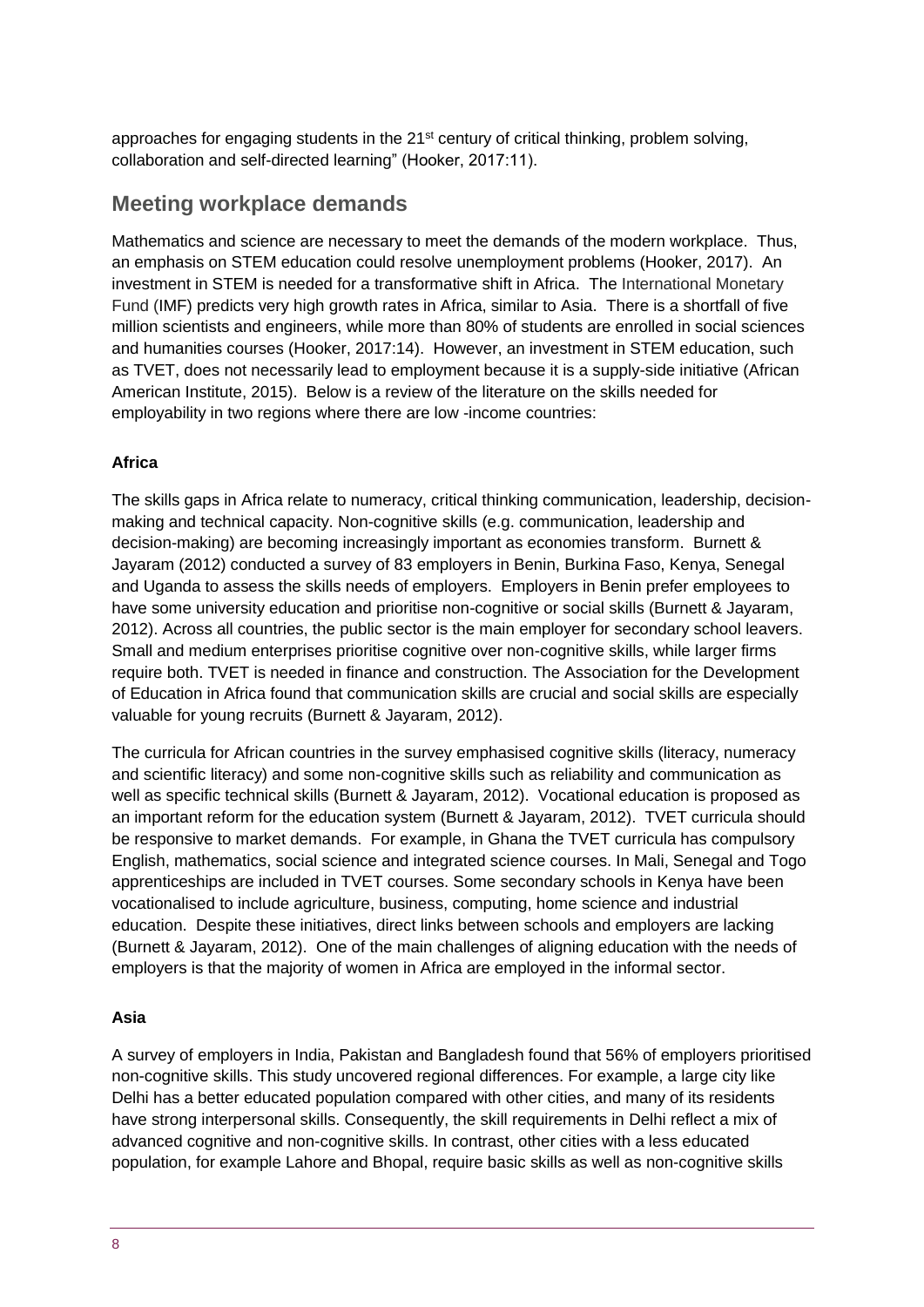such as honesty and a strong work ethic (Burnett & Jayaram, 2012). However, the skills requirements in 11 high-growth sectors in India reflected a greater need for skills relating to STEM, see Table 1.

|  | Table 1: Skills needs in a sample of high growth sectors in India |  |  |  |  |  |
|--|-------------------------------------------------------------------|--|--|--|--|--|
|--|-------------------------------------------------------------------|--|--|--|--|--|

| <b>Sector</b>                                             | Skill gaps                                                                                                                                                                                                                                                                                                                                                                                                                                                                                                                                                                                                                                                                                                                                                                                                                                                                                               |  |  |  |
|-----------------------------------------------------------|----------------------------------------------------------------------------------------------------------------------------------------------------------------------------------------------------------------------------------------------------------------------------------------------------------------------------------------------------------------------------------------------------------------------------------------------------------------------------------------------------------------------------------------------------------------------------------------------------------------------------------------------------------------------------------------------------------------------------------------------------------------------------------------------------------------------------------------------------------------------------------------------------------|--|--|--|
| <b>Automobiles</b>                                        | Three subsectors of the automobile industry experience very different skill issues:<br>. Service: The biggest skill gaps are the inability to understand how a small task such<br>as tightening a bolt fits into the bigger picture; inadequate knowledge of automobile<br>machinery trade knowledge, or poor application of available knowledge;<br>absenteeism; and the lack of skill standardization across employees trained in the<br>same functions at different training institutes.<br>. Manufacturing: No particular skill gaps. Mainly technical skills are required and<br>available.<br>. Mechanics: Even more technical skills are required than in manufacturing and<br>these are seriously lacking, especially an understanding of the functions of and<br>differences between automobile parts, a tendency to rely on judgment rather than<br>on instructions and manuals, and so forth. |  |  |  |
| Information technology                                    | Major skill gaps can be divided into two types:<br>· Functional skills: Weak analytical ability, lack of attention to detail, lack of<br>understanding of information security and privacy issues.<br>· Soft skills: Weak communications, multitasking, perseverance, problem solving.                                                                                                                                                                                                                                                                                                                                                                                                                                                                                                                                                                                                                   |  |  |  |
| Finance (especially that which is<br>outsourced to Indial | Non-cognitive skills such as communication, perseverance, emotional intelligence,<br>aptitude for repetitive work, knowledge of the industry and of such things as asset<br>classes, basic finance.                                                                                                                                                                                                                                                                                                                                                                                                                                                                                                                                                                                                                                                                                                      |  |  |  |
| <b>Tourism</b>                                            | Inadequate knowledge of geography, communications, and safety measures. Many<br>employers even cite a gap for basic skills such as reading, writing, and math.                                                                                                                                                                                                                                                                                                                                                                                                                                                                                                                                                                                                                                                                                                                                           |  |  |  |
| <b>Construction and real estate</b>                       | Inadequate knowledge of construction and of basic machine operations, and<br>inability to understand instructions. Problems attributed to the excessively theoretical<br>vocational training in Indian institutions with insufficient practical work.                                                                                                                                                                                                                                                                                                                                                                                                                                                                                                                                                                                                                                                    |  |  |  |
| <b>Textiles</b>                                           | For machine operators, technical skills gaps, especially lack of understanding of<br>machines plus non-cognitive inability to multitask. For supervisors, both the same<br>technical skills gaps and also management skills.                                                                                                                                                                                                                                                                                                                                                                                                                                                                                                                                                                                                                                                                             |  |  |  |

Source: Burnett & Jayaram, 2012: 16

A survey in Cambodia, Thailand and Vietnam found that employers were generally dissatisfied with the skill level of secondary school leavers. Moreover, neither general nor vocational secondary education was providing school leavers with the skills that they required for the workplace, including basic subject knowledge, analytical skills, management skills, technical skills, teamwork, foreign languages, computer and ICT skills, problem solving skills and interpersonal skills (Burnett & Jayaram, 2012: 16). In Cambodia the survey found that only 13% of employers believe that graduates have all or most of the skills required for the labour market (Burnett & Jayaram, 2012). They were also concerned about the attitude towards work among unskilled workers and the level of problem-solving and analytical skills among skilled workers and professionals, respectively. Burnett & Jayaram (2012) note that similar findings emerged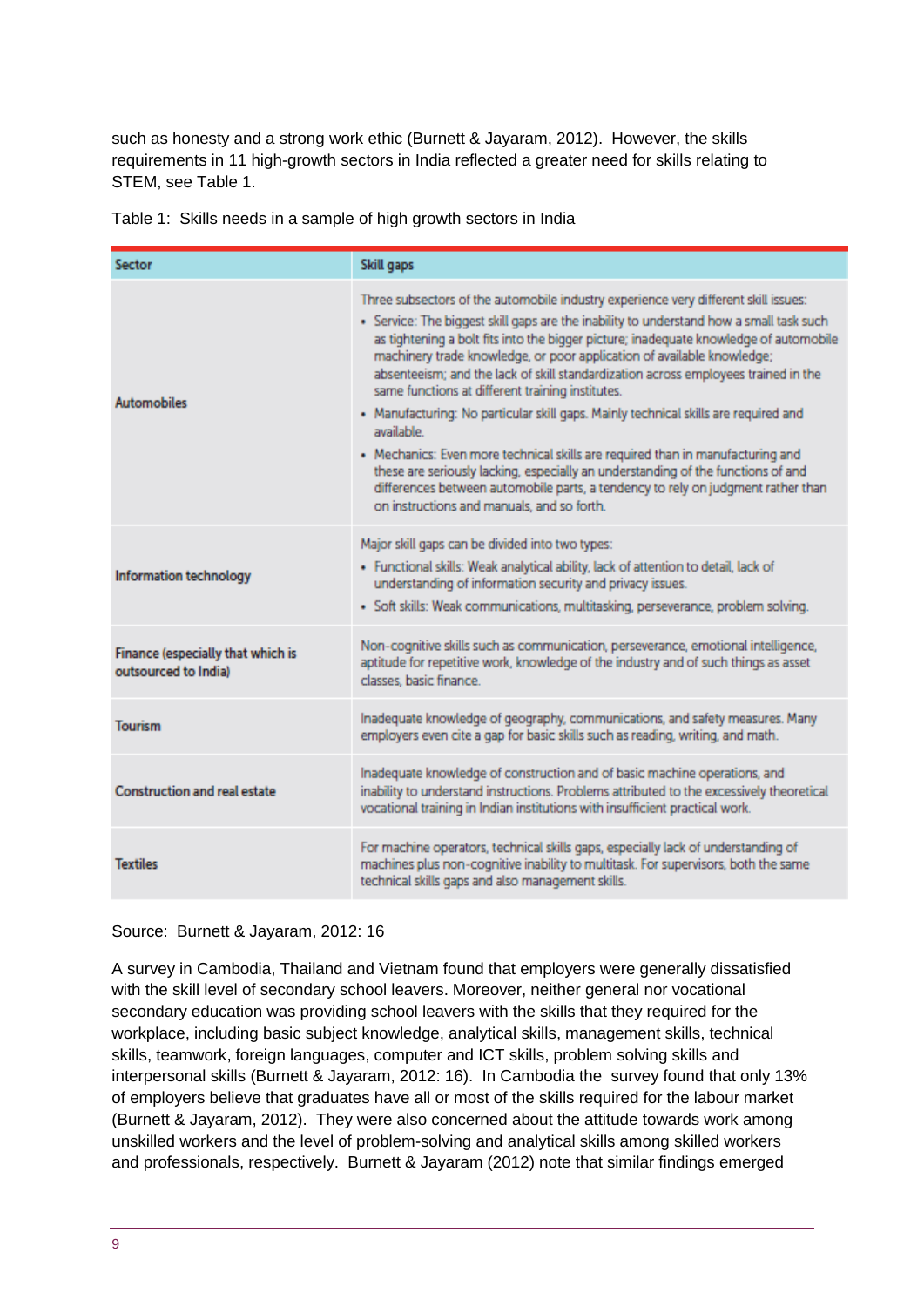from other studies. Employers in Vietnam prioritised information skills including the computer processing of information, resource skills such as time management and interpersonal skills like teamwork or negotiation (Burnett & Jayaram, 2012).

Vocational education is less stigmatised in South-East Asia compared with either South Asia or Africa (Burnett & Jayaram, 2012). Afghanistan, Nepal and Pakistan are moving towards a skills development orientation. A skills qualification framework such as the National Qualifications Framework for Vocational Education in India is necessary to allow students in vocational education to undertake further studies. Despite these reforms, students in Asian countries still do not fully meet the requirements and needs of employers. The shortfall is attributed to ineffective teaching (Burnett & Jayaram, 2012).

## **STEM education for sustainable work**

The concept of sustainable work is proposed to challenge the perspective that work is mainly for financial gain (Likly et al., 2018). It recognises that there are many forms of unpaid or informal work which contribute to society. According to Likly et al. (2018:18) STEM education can contribute to sustainable work as follows:

- The supply of skilled workers for social professions can be boosted through STEM education. For example, in sub-Saharan Africa there is a need for 5.7 million teachers and 3.8 million health workers;
- Given the scale of the informal sectors in many LICs, secondary education should provide the skills for self-employment and entrepreneurship. Many artisan and trade occupations require STEM knowledge although there is more emphasis on technology. Hence, TVET is essential and it may be necessary to offer it earlier at secondary education level.
- Rapid urbanisation and internet expansion creates job opportunities in the ICT sector, therefore it is critical to have training in ICT at secondary school level;
- Lower secondary education should provide adequate STEM knowledge of hygiene and health to enhance living standards. For example, knowledge on disease and infection are included in the biology curriculum at lower secondary level in Tanzania;
- Vocational subjects such as agriculture and domestic science include STEM content which may be useful for rural students who undertake cattle hoarding, small-holder agriculture or fishing; and
- Voluntary and creative work requires basic STEM knowledge such as ICT skills for audio visual editing or chemistry knowledge for mixing dyes.

### **Innovative models of secondary education**

Bermingham & Engmann (2012) discuss the impact of several innovative models for improving STEM in secondary education:

 Ghana developed 108 communal Science Resource Centres to improve STEM education. A significant improvement in the percentage of candidates who passed the West Africa School Certificate Examination between 2005 and 2010 was found. The performance in mathematics improved very significantly for girls and boys. The cost of the programme was GBP 6 million. There were challenges in terms of coordination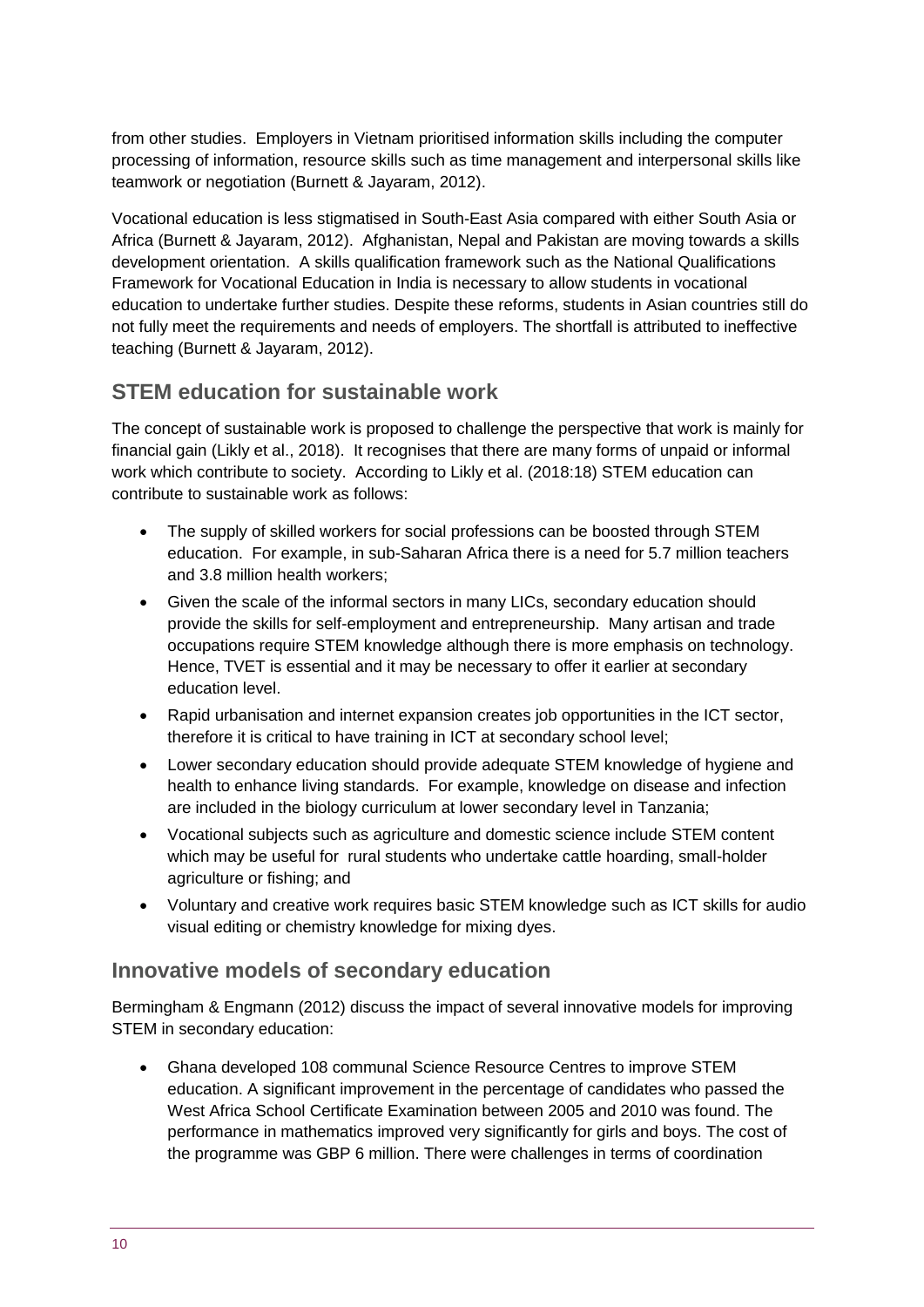among schools within the programme, and additional funding was required to sustain the programme (Bermingham & Engmann, 2012).

- The Emusoi Centre in Tanzania provides girls with academic and vocational secondary school education. The programme targets young woman from poor families. Scholarships and remedial tuition is provided to participants. The programme has supported over 1,000 students since its inception in 2000. The participants have pursued careers such as social work, law, accountancy, administration, IT, teaching, community development, journalism, nursing, laboratory technology and jobs in the tourism sector. The cost is estimated at USD 1,000 per student (Bermingham & Engmann, 2012).
- In Cambodia IT courses are provided to disadvantaged young people who are enrolled in vocational training programmes. A pilot e-learning project was launched to help students to learn using online materials to complement face-to-face classroom activities. Thus far, there has been no formal assessment of the programme in terms of its impact on students' performance (Bermingham & Engmann, 2012).

## **Domestic development**

Sohoni (2012) is sceptical about the development dividend arising from research and development at the Indian Institute of Technology (IIT) for the following reasons:

- The focus was on international research and development issues that would result in publications in international peer reviewed journals;
- There was little interest in studying or finding solutions for local development problems;
- There is little support for research from the private sector, and
- Most graduates go into the private sector to work, and there is shortage of engineers in the public sector which subsequently has a negative impact on public infrastructure development.

# **5. STEM education in Rwanda**

In order to provide a focus on low income countries this section describes the impact of two STEM education projects in Rwanda:

#### **Kigali Institute of Science, Technology and Management (KIST)**

KIST was founded in 1997 to help Rwanda recover from the genocide which resulted in the death or departure of most skilled professionals. The academic programmes are demand driven so that they produce skilled technicians at different levels to meet the needs of the labour market (Lwakabamba & Lujara, 2003). There is a continuing education programme which provides short courses so that technicians and artisans can update their knowledge and become more efficient. There is a production department which oversees several income generating activities. There is an emphasis on locally produced technology which has resulted in the building of bio-gas and bio-latrine plants for schools, prisons and hospitals (Lwakabamba & Lujara, 2003). Cooking stoves and efficient breadmaking ovens have been developed for local communities. A cottage industry unit has been established to train disadvantaged people and stimulate entrepreneurship.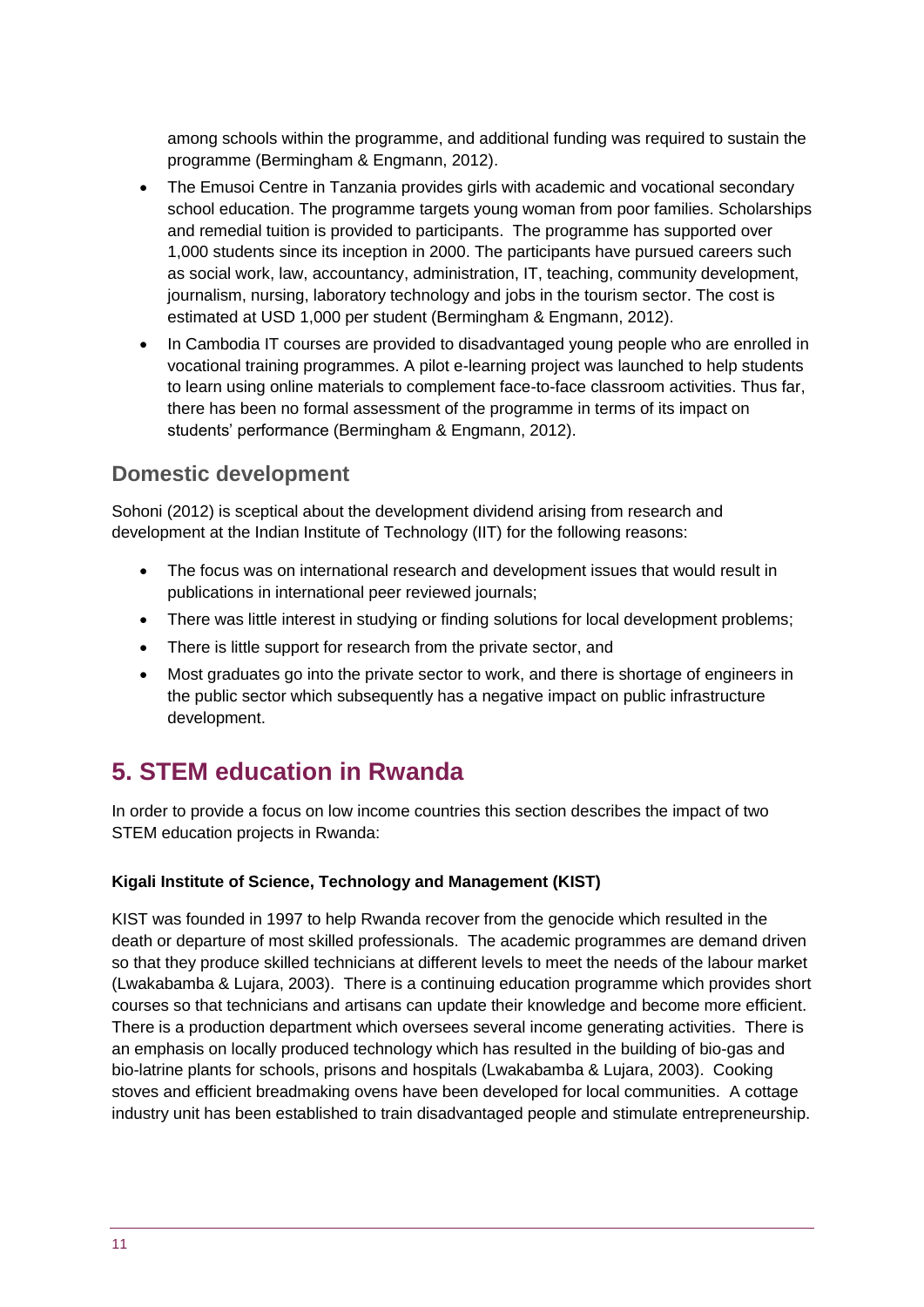#### **SIDA Collaboration Programme in Rwanda**

SIDA funded a collaboration project between the University of Rwanda (UR) and 12 Swedish universities. The programme began in 2002 and is in its third phase which runs from 2013 to 2018 (Tvedten, Byabagambi, Lindström, & Tedre, 2018). The programme provides training for graduate students, assistance with curriculum development, joint research projects and institutional capacity building. The budget for phase 3 is SEK 334 million. The overarching objective of the project is to increase production and use of scientific knowledge and thus contribute to the development of Rwanda. Moreover, it is envisaged that the research will contribute to better policy-making and improved products or services produced by the private sector and civil society organisations in Rwanda (Tvedten et al., 2018). Although Rwanda has experienced impressive economic growth recently, the majority of the population is still engaged in subsistence farming and the government recognises that structural transformation is necessary. An evaluation of the programme ascertained the following findings (Tvedten et al., 2018):

- The majority of PhD graduates are in Peace, Conflict and Development studies. The best record in terms of completion is in ICT research and Mathematics. Roughly half (47%) of the PhD students finish in five years, which is a relatively low dropout rate compared with other programmes between Swedish and African universities.
- The Theory of Change specifies that research capacity can be improved by providing an enabling environment for research. The programme supports a research directorate, Management Information System, and institutional advancement and research infrastructure. However, despite these administrative improvements the environment is still not conducive to research due to procurement problems, lack of incentives arising from the performance appraisal system (which does not reward staff for research output), and heavy teaching and administrative duties - which permit little time for research.
- Swedish universities claim that it leads to valuable research findings and secures steady access to Rwandan PhD students. The main contribution of the Swedish partners was in terms of theory, methodology and academic writing, as these were areas where students were generally weak.
- There is still a gender imbalance at UR as men occupy most high-level positions.
- Overall, Rwandan and Swedish counterparts regarded the programme as a success in spite of its shortcomings.

# **6. References**

African American Institute. (2015). State of Education in Africa Report 2015. Retrieved from www.aaionline.org/wp-content/uploads/2015/09/AAI-SOE-report-2015-final.pdf

Bermingham, D., & Engmann, M. (2012). *Innovative models for employability in Africa and Asia*. Washington, DC: Results for Development Institute. Retrieved from https://www.r4d.org/.../InnovativeSecondaryEducationSkillsEnhancement-PhaseI-Syn..

Burnett, N. (2013). *Pathways to employability: lessons and case studies for closing the youth skills*. Washington, DC: Results for Development Institute. Retrieved from http://www.aaionline.org/wpcontent/uploads/2014/09/R4D-Pathways-to-Employability.pdf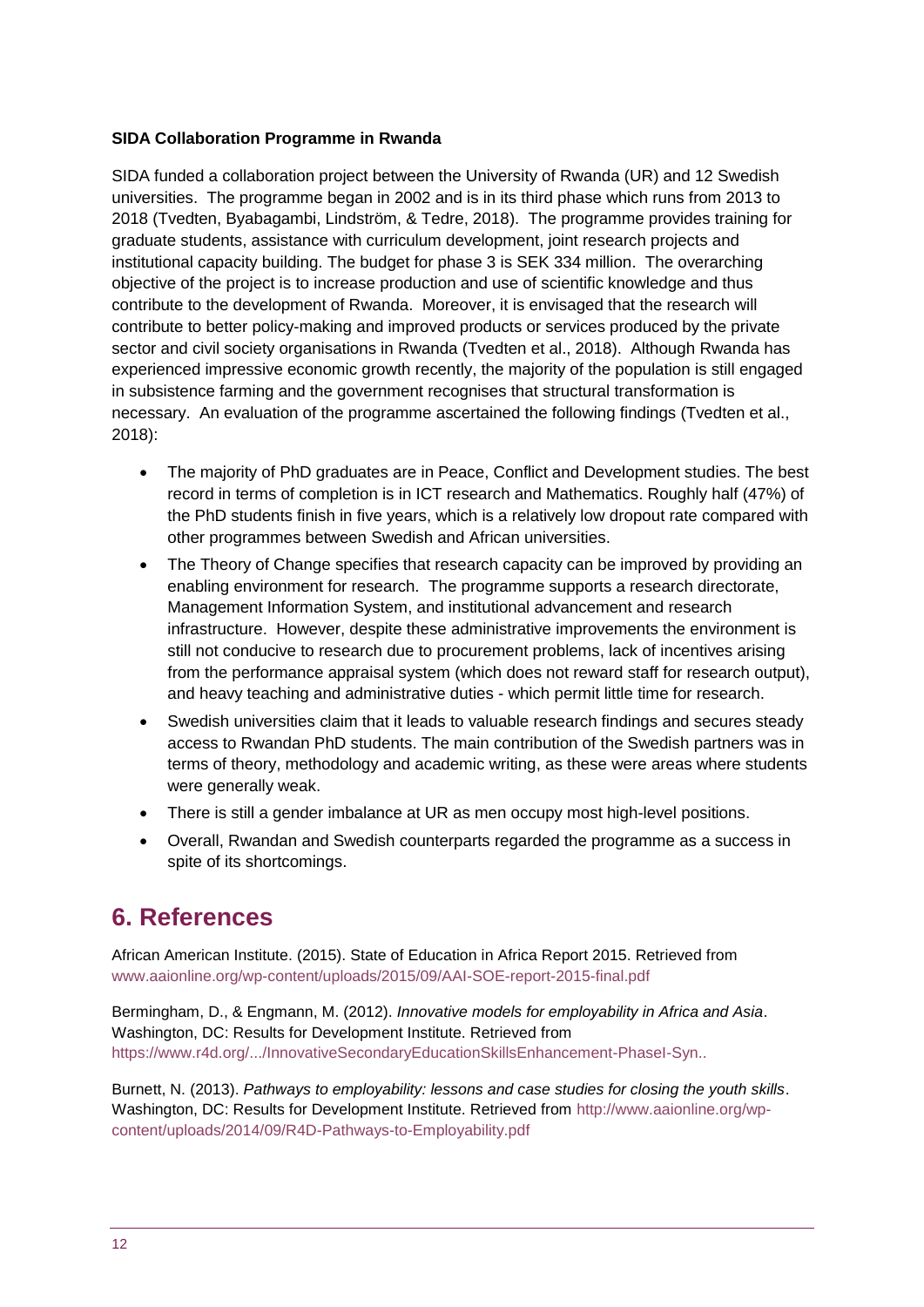Burnett, N., & Jayaram, S. (2012). *Innovative Secondary Education for Skills Enhancement: Skills for Employability in Africa and Asia*. Washington, DC: Results for Development Institute. Retrieved from https://www.r4d.org/.../InnovativeSecondaryEducationSkillsEnhancement-PhaseI-Syn..

Hooker, M. (2017). *A Study on the Implementation of the Strengthening Innovation and Practice in Secondary Education Initiative for the preparation of Science, Technology, English and Mathematics (STEM) Teachers in Kenya to integrate Information and Communication Technology (ICT) in Teaching and Learning* (PhD Thesis). Queen's University Belfast.

Iksan, Z. (2009). Promoting cooperative learning in science and mathematics education: A Malaysian perspective. *Colección Digital Eudoxus*, (7).

IOS. (2017). *Evaluation of UNESCO's Programme Interventions on Girls' and Women's Education*. Internal Oversioght Service. Retrieved from www.unesco.org/.../PI\_165\_Rev\_Evaluation\_of\_UNESCOs\_Programme\_Intervention

Likly, L., Joubert, M., Barrett, A.M., Bainton, D., Cameron, L., & Doyle, H. (2018) Supporting Secondary School STEM Education for Sustainable Education in Africa. Working Paper 05/2018. University of Bristol. Retrieved from [http://www.bristol.ac.uk/media](http://www.bristol.ac.uk/media-library/sites/education/documents/Supporting%20Secondary%20School%20STEM%20Education%20for%20Sustainabale%20Development%20in%20Africa.pdf)[library/sites/education/documents/Supporting%20Secondary%20School%20STEM%20Education%20](http://www.bristol.ac.uk/media-library/sites/education/documents/Supporting%20Secondary%20School%20STEM%20Education%20for%20Sustainabale%20Development%20in%20Africa.pdf) [for%20Sustainabale%20Development%20in%20Africa.pdf](http://www.bristol.ac.uk/media-library/sites/education/documents/Supporting%20Secondary%20School%20STEM%20Education%20for%20Sustainabale%20Development%20in%20Africa.pdf)

Lwakabamba, S., & Lujara, N. K. (2003). Effective Engineering Training: the case of Kigali Institute of Science, Technology and Management. *Global Journal of Engineering Education*, *7*(1), 71–76.

Masanja, V. G. (2010). *Increasing Women;s Participation in Scince, Mathematics Ad Technology Eudcation and Employment in Africa* (Exoert group meeting). Paris: UNESCO. Retrieved from www.un.org/womenwatch/daw/egm/gst\_2010/Masanja-EP.8-EGM-ST.pdf

Ohize, E. J. (2017). Repositioning Science, Technology, Engineering and Mathematics Education for Economic Recovery in Nigeria. Conference Proceedings. "Reposition Science, Technology, Engineering & Mathematics (STEM) Education for Economic Recovery in Nigeria." Kontagora, Niger State. Retrieve from www.sciencesfcekg.sch.ng/downloads/ConferenceProceedings\_11th\_2017.pdf

Ostler, E. (2012). 21st century STEM education: A tactical model for long-range success. *International Journal of Applied Science and Technology*, *2*(1).

Sohoni, M. (2012). Engineering teaching and research in IITs and its impact on India. *Current Science*, *102*(11), 1510–1515.

Tvedten, I., Byabagambi, A., Lindström, J., & Tedre, M. (2018). Evaluation of the Sida supported research capacity and higher education development programme in Rwanda, 2013-2017. *Sida Decentralised Evaluation*. Retrieved from

https://www.sida.se/contentassets/.../de2018\_3\_62126en.pdf

UNESCO. (2017). *Cracking the code: Girls' and women's education in science, technology, engineering and mathematics (STEM)*. UNESCO. Retrieved from unesdoc.unesco.org/images/0025/002534/253479e.pdf

Voogt, J., & Roblin, N. P. (2012). A comparative analysis of international frameworks for 21st century competences: Implications for national curriculum policies. *Journal of Curriculum Studies*, *44*(3), 299– 321.